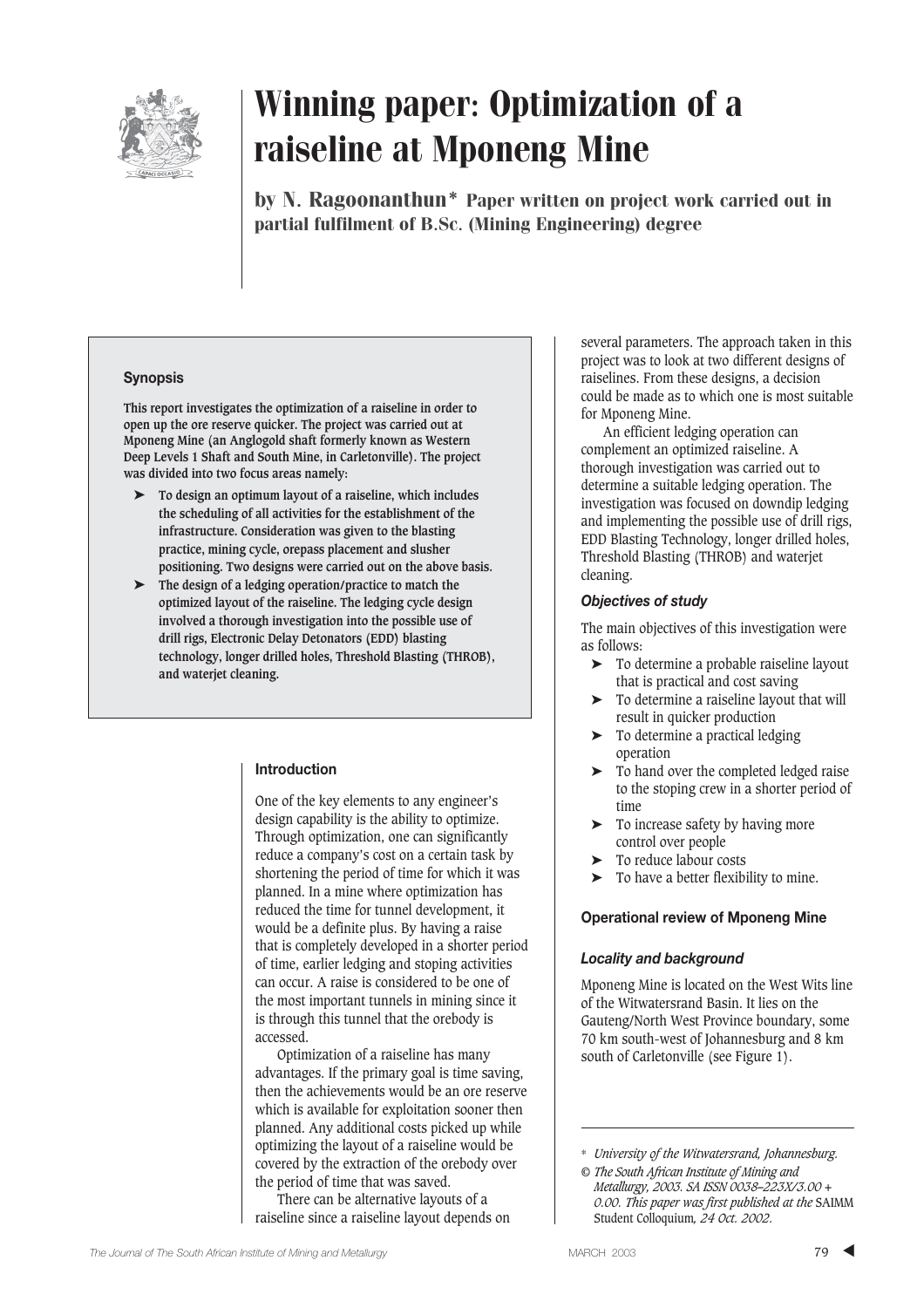

**Figure 1—The location of Mponeng relative to the major centres and within RSA**

Mponeng shares boundaries with Anglogold's Tautona and Savuka Mines to the north, Driefontein to the east and Elandsrand to the west.

The mine currently produces gold from the Ventersdorp Contact Reef (VCR). Stoping takes place at a mean depth of 2,750 metres below surface. Twin shaft sinking from surface commenced in 1981 and the shafts were commissioned along with the gold plant complex in 1986. The mine operates two vertical hoisting shafts and two ventilation shafts. The hoisted ore is milled and smelted at the Mponeng Plant. The capacity for the shaft is 2.6 Mtpa and that for milling is 1.9 Mtpa. The mine has reserves of 35.3 million tonnes @ 9.02 g/t for 10.3 million ounces and resources of 115.9 million tonnes @ 11.34 g/t for 42.3 million ounces.

#### *Geology*

Mponeng is located on the north-western rim of the Witwatersrand Basin. There are seven gold-bearing conglomerates within the lease area, of which only two are currently economically viable. The first is the VCR, which is a goldbearing quartz/pebble conglomerate of intermediate grade capping the last known angular Witwatersrand unconformity. A characteristic of this orebody is the pronounced palaeomorphology where thick reef has been preserved in the form of terraces separated strategically by thin inter-terrace slope reef. Mponeng currently mines only the VCR above 109 level. Early in 2004 additional VCR will be mined between 109 and 120 Level in the deepened area of the sub-shaft.

#### *Mining*

Mponeng commenced operations utilizing the longwall method of mining. In 1995, a decision was taken to convert to the more efficient and inherently safer sequential grid method. This allows for the selective mining of VCR, with its inherent high-grade variability. Current production levels are between 22,000 m2 and 23,000 m2 per month.

#### **Part A**

▲

#### *Designing an optimum layout for a raiseline*

It is a challenge to produce an optimum layout for a gold mine since every gold mine has unique parameters. A common parameter that varies at each mine is the geology of the area, which is considered to be the most critical parameter. Inter-level spacing is also as nearly critical. Interlevel spacing, which is the perpendicular distance between two consecutive stations underground.

The approach taken in this investigation was to study two different raiseline designs. The raiseline designs studied were:

- $\blacktriangleright$  A raise with a slusher
- ➤ Direct boxholes to the raise (no slusher).

The layouts were first hand-drawn to scale and then later drawn on computer. After completion of the layouts, the scheduling of all activities for the establishment of the infrastructure for the layouts was carried out on a project scheduling software package. Each of the design layouts is discussed in brief in the following sections.

The designs were based on the raiselines between levels 109, 113, 116, and 120. The inter-level spacing between 109 and 113 levels is 125 m whereas the spacing between 113, 116 and 120 levels is 100 m (see Figure 2). With the reduced inter-level spacing for the deeper levels, the raises have become shorter. The raises between 109 and 113 levels are on average 347 m in length whereas raises between 113, 116, and 120 levels are on average 267 m in length. The raise length between 109 and 113 is still significant and thus a slusher would prove to be most suitable. For long raiselines without a slusher, the boxholes that are required are considerably longer. By introducing a slusher, the development of excessively long boxholes would be eliminated.

#### *A raise with a slusher*

The raise with a slusher layout is currently in use in most of the raiselines at Mponeng Mine. The combination of a raise and slusher is suitable for longer raises such as those that are currently being mined, which are on average 350 m to 400 m in length. When designing the layouts, it was more appropriate to study raiselines that are of future development in the deeper project areas of the mine.

#### **Problem encountered**

When developing the raise, the development is stopped four metres past the holing position of boxhole 1a (see Figure 3). Boxhole 1a is holed and a grizzly is installed. Thereafter, the slusher and the raise commence with development. The broken rock from the raise development is scraped into boxhole 1a and into the slusher. More rock collects in this location from the slusher development. Thus the region where the breakaway meets the slusher becomes a bottleneck and ventilation pipes incur damage. There is also difficulty in cleaning this rock due to the lack of space for the movement of the scraper.



**Figure 2—Interlevel spacing between respective cross cuts**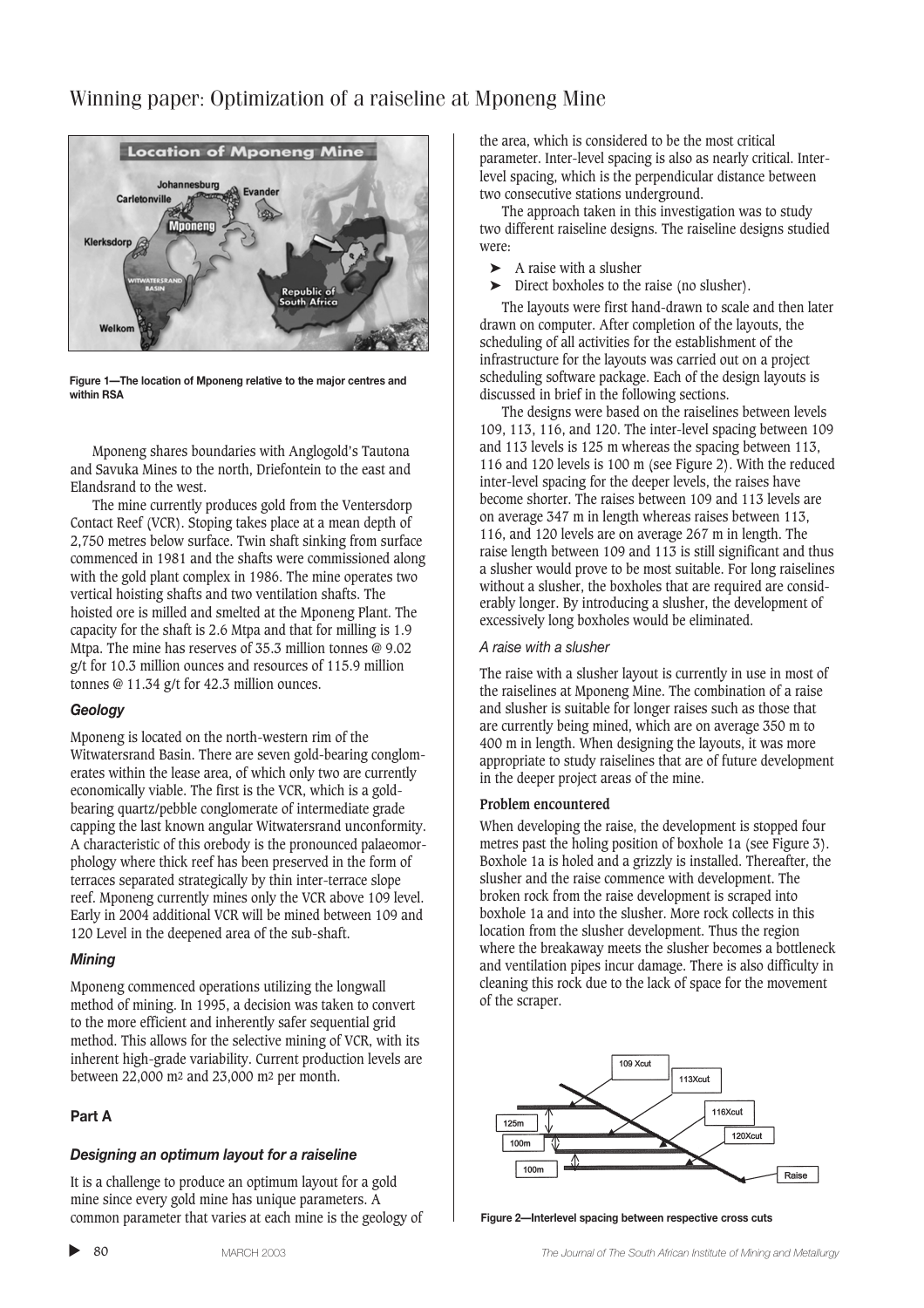#### **Proposed solution**

The solution would be to develop boxholes 2 and 3 simultaneously (see Figure 3); therefore both boxholes are holed together. This will provide a dedicated orepass for both the development of the slusher gully and the raise respectively. This will prevent the congestion of using one boxhole only and allows for quicker and easier cleaning. Access for the development end of the slusher gully can be through a travelling way from the raise. Ventilation columns through the travelling way can provide the slusher development end with forced ventilation.

#### *Direct boxholes to the raise (no slusher)*

This raiseline layout was designed for the raises between levels 113, 116, and 120 where the inter-level spacing is 100 m. With a shorter raise length of 267 m, there is no need for a slusher (see Figure 4). The longer boxholes can be developed by blind hole boring so as to aid in quicker and safer development.

The crosscuts from levels 113 to 120 are in the footwall and thus blindbored holes can developed effectively, since the reef is known from geology bore holes (GBH) drilled previously. The development of the bored holes for boxhole 4 and boxhole 5 takes place in a minor crosscut of 20 m–30 m in length off the main crosscut. Thus the development does not interfere with development in the main crosscut. The additional crosscut length is great enough to accommodate all necessary equipment required for the boring machine, i.e.



**Figure 3—Cross-sectional raiseline layout with raise length of 347 m**



**Figure 4—Cross-sectional raiseline layout with raise length of 267m**

drill rod storage and hoppers for the rock chips produced.

During the ledging and stoping phases of this raiseline layout, boxholes 4 and 5 require more hoppers when they are to be emptied of ore since they have a higher storage capacity due to their length. The design does consider this requirement since boxholes 4 and 5 are the initial boxholes to be intercepted by the hoppers. The span of hoppers is easily accommodated in the remaining length of the crosscut thus allowing for ease of tramming.

#### **Scheduling of the raiselines**

The following advances per month were used in determining the total time required for the completion of a raise (Smit, 2001):

- ➤ Raise development: 90 m (in multiblast)
- ➤ Slusher development: 65 m (in multiblast—shift cycle: 2 blasts, 1 clean)
- ➤ Conventional boxhole development: 15 m (shift cycle single blast per day)
- ➤ Blind boring boxhole development: ±190 m (12 hour shift with advance per shift of 8 m–14 m)
- ➤ Travelling-way development: 20 m (shift cycle—single blast per day).

When scheduling, a 20% loss in efficiency was taken into account for each type of development.

#### **Part B**

#### *Ledging*

Ledging is the term used to describe the process where 15 m (depending on the standard of the shaft) of the reef is stoped out on each side of the raise so as to create a starting point for the stoping crew to commence with the mining operation. Moreover, the extent of which ledging occurs depends on the overstoping requirements for the underlying cross cut or slusher. Generally, there are two ways in which ledging is done, namely:

- ➤ breast ledging and
- ➤ downdip ledging.

Both types of ledging have their distinct advantages and disadvantages.

*Advantages of breast ledging:* 

- ➤ Breast ledging can give a large number of centares on a single face in a single blast
- ➤ Several panels can be developed at once along the raise
- ➤ Gullies are established immediately.

*Disadvantages of breast ledging:*

- ➤ Sidewall damage to the raise
- ➤ A face winch is required for every face
- ➤ After blasting a panel, a shift may be lost due to supporting the panel
- $\blacktriangleright$  It is difficult to equip the raise since different panels are blasted in different areas.

*In comparison, the advantages of downdip ledging are as follows:*

- There is better control of the sidewalls in the raise
- ➤ Support is installed every day as the face advances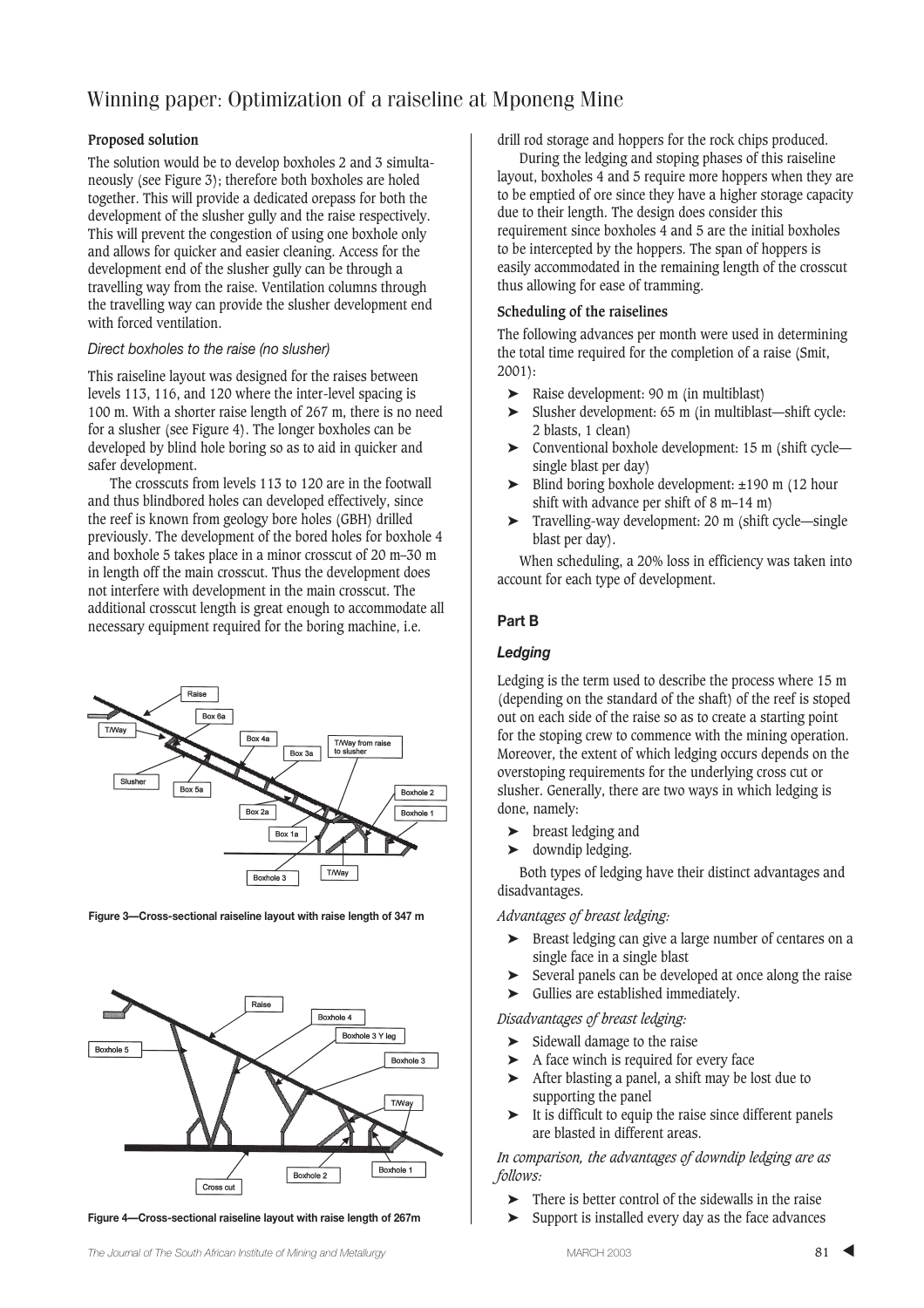- ➤ The winch remains in one place
- $\blacktriangleright$  The back areas remain clean
- ➤ Equipping can commence while the ledge face advances
- ► Easier control of ventilation.

*The disadvantages of downdip ledging are:*

- ➤ There are no gullies established
- ➤ Footwall ripping is done when ledging is complete.

Breast ledging does prove to be a faster ledging process, but downdip ledging was chosen for the project because of its advantages and suitability to the mine.

An investigation was carried out in the possible use of EDD Blasting Technology, drill rigs, longer drilled holes, Threshold Blasting (THROB) and waterjet cleaning. A brief study into each of the above was taken into how it could be used in downdip ledging.

#### *EDD blasting technology*

EDD blasting technology incorporates the use of an electronic detonator (called the Electrodet). The Electrodet blasting system, with associated blast control systems such as Detnet 2000 and MiMine, was developed by African Explosives Limited (AEL) in response to the mining industry's need for increasing safety and productivity. (AEL, 1999).

The system consists of an integrated electronic system, which controls the precise timing at which an explosive element within the detonator unit is initiated. The system so far has shown some benefits for Mponeng Mine. Face advance has been improved by up to 25% per blast, and stoping widths have been decreased by as much as 18%. Fragmentation of rock is far more uniform than before. Misfires at Mponeng have been reduced dramatically since cut-offs are eliminated as all detonators are already charged when the first shot is initiated. A higher degree of control is achieved, eliminating blast damage to the footwall and the hangingwall caused by out-of-sequence shots. (AEL, 1999)

The Electrodet system consists of four components namely the detonator, facebox, Crosscut Control Unit (CCU) and a management information system.

To activate the detonator, a coded input signal is first sent to the detonator. On receiving a valid signal, the control circuit starts the timers. The detonator has a 125-millisecond delay. The facebox is first and foremost a diagnostic device, which tests the integrity of the detonator installation once charging up operations have been completed. The facebox also acts as an interface between the detonators and the Crosscut Control Unit (CCU), which issues the blast command. The CCU is positioned in the crosscut and is able to service up to six face boxes delivering a total blasting capacity of up to 2400 shots, based on a maximum of 400 shots per facebox. The CCU controls the issuing of the final blast command to the faceboxes and acts as a charging bay for the faceboxes.

*The features of this system are:*

- ➤ Precise inter-hole delays
- ➤ Adaptable for selective centralized blasting
- ➤ Delay remote blasting

▲

- ➤ Real time testability of each detonator connected
- Safety lockout keys and password-protected software.

Mponeng Mine has changed over to the Electrodet system and has since had excellent improvements in safety and misfire reductions. It is also evident that with the use of electronic blasting, there has been an improved control of seismic activity. Electronic blasting allows blasting for the entire mine to be controlled from surface. Since the time of the EDD implementation at Mponeng Mine, the seismic window has been narrowed from 9 hours to 5 hours (Hamman, 2002).

The use of EDDs allows for perfectly timed holes and for breaking the rock sequentially, which is especially critical in Threshold Blasting.

#### *Threshold Blasting (THROB)*

Threshold Blasting involves the use of small amounts of high explosive to break and fragment hard rock without having to evacuate mining personnel. This allows for a continuous operation and no time loss due to the evacuation period required for poisonous gases and dust to dissipate after blasting. This concept was developed by AEL in 1995 and branded recently as 'Threshold Blasting'.

The following information on Threshold Blasting was extracted from a paper on Threshold Blasting by Cunningham and Zaniewski (2001).

The technical problems that have to be addressed if people are to remain at hand when blasting takes place are:

- minimization, and dilution, of asphyxiant and toxic fumes so that the ventilation system can deliver healthy air to workers
- ➤ rock particles to be retained at the face and not allowed to fly into refuge areas or to knock out support
- ➤ minimization of damage to hangingwall.
- ➤ complete breaking to depth so that full tonnage is achieved with each hole
- ➤ rapid operation to deliver the required flow rate of broken ore, ensuring short re-entry times.

These objectives are all realizable with Threshold Blasting, which has the following key elements.

- ➤ Use of the minimum amount of explosive required to fragment the rock. This directly reduces the gas volume produced, and prevents problems caused by high velocity throw rocks.
- ➤ Use of a rigidly controlled explosive that primes easily, produces minimal toxic fumes, and which delivers consistent performance in small quantities.
- ➤ Effective stemming which prevents any gas from exiting through the collar of the hole. This enables all the available energy to work effectively in rock breaking, and forces the gases towards more complete combustion, hence removing toxic components.
- ➤ A fluid-coupling medium against the explosive to improve transmission of energy and cleaning of released gases.
- ➤ Disciplined drill teams, preferably using an appropriately engineered drilling rig, to ensure that holes are drilled parallel, are correctly burdened and are within the stoping limits. This ensures consistent and economic breaking without dilution.
- ➤ Blasting as many holes as makes sense within the capabilities of the stope system to accommodate the rock in each blast and the volumes of gas and dust created. This promotes productivity, as the process of withdrawing, firing and re-starting takes about the same length of time irrespective of how many holes are fired. Tons per cycle increase with larger batches.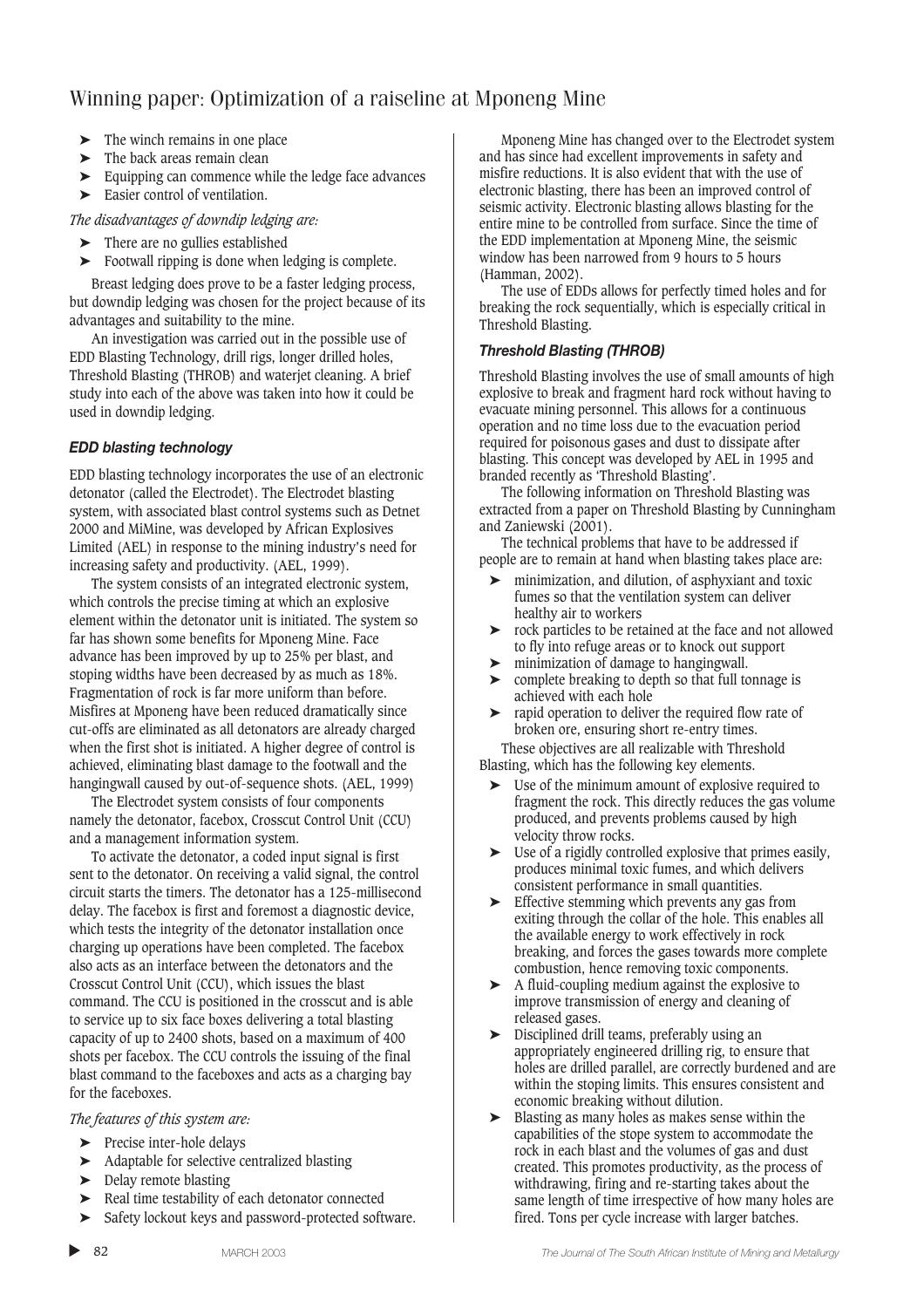- ➤ Use of electronic delay detonators for initiation. This eliminates the fumes from pyrotechnic methods, enables complete checking of the system prior to firing and gives certainty of sequential firing. With Threshold Blasting, out of sequence firing is fatal to success, as there is no insurance of excess energy.
- ➤ Properly trained and motivated work teams who can underwrite the Basis of Safety of the system and know what to do to solve problems.

#### **Current Constraints**

The outstanding feature of Threshold Blasting is that, when applied correctly, it breaks rock safely and effectively. However, the following vital constraints need to be taken into consideration.

- ➤ The system requires independent ventilation districts.
- ➤ A high quality and efficient local ventilation system must be in place.
- ➤ Personnel need good knowledge of explosives and blasting so as to be able to introduce changes and modification; if blasting efficiency drops.
- ➤ There is a lack of suitable narrow reef equipment for mechanized and automatic drilling, charging up and blasting. This is true for all blasting operations and not just Threshold Blasting.
- ➤ Legal constraints:
	- · re-entry time: DME permission
	- · multi-blast conditions permission
	- · explosives cutting permission if this is necessary during trials
	- · permission to charge up, while drilling operation is in progress
	- · safe distance from blast to which crew can be evacuated
	- · requirements for design of the temporary waiting place
	- · alarms and warnings to ensure the zone is cleared.

To resolve the above constraints and requirements will be time-consuming work and will possibly require some changes in current mining legislation.

Threshold Blasting is currently being carried out at Kopanang Mine in Klerksdorp. A visit to the shaft has proven to be of value since the Threshold Blasting project being carried out is done on a downdip basis. This can help sustain confidence for the possibility of Threshold Blasting in a downdip ledging face.

Envisaged labour allocation is for 8 personnel working in pairs: drilling; charging up and blasting; cleaning; and support and logistics. In 3 minutes the drill rig should drill a set of 2 holes, index to the next position and begin collaring (see Figure 5). If this is sustained, it should be possible to drill, charge, and initiate a batch of 30 holes every hour, giving 5 m2 for an advance of 1.0 m and a burden of 33 cm. In reality, the blasting rate will be slower than 1 hour, at least during system development and with the normal unpredictability of mining operations. If 4 to 5 blasts could be taken in a six-hour shift, there would be 18 blasts per day for a 24-hour operation. If the blasting efficiency is only 75%, ±70 m2/man can be obtained. Three blasts per six-hour shift are frequently achieved.

#### *Can Threshold Blasting work at Mponeng?*

An investigation into applying Threshold Blasting on the



**Figure 5—Threshold Blasting layout for a downdip panel (Cunningham and Zaniewski, 2001)**

ledging faces where a slusher is not used was carried out. A suggestion for the possible use of this concept would be to narrow down the length of the current 15 m ledging panel to 5 m.

A theoretical outlook for the use of Threshold Blasting would be to blast a 5 m panel 3 times per shift. The use of a drill rig would give holes of 1.5 m in depth. Therefore 25.0 tons can be achieved per blast and this can be cleaned in 1.5 hours. It takes a scraper to clean at a rate of 15 tons per hour. If assisted by a waterjet, the rate is increased to 20 tons per hour. If a waterjet is used, there might be no need for a scraper. Thus the advance per day is 13.5 m at the face considering that there are three shifts per day. The requirements for this extreme advance per day can be overcome by having a dedicated drilling, cleaning and support crew since Threshold Blasting allows people to be present at the face continuously. Thus theoretically, a 267 m raise can be completely ledged in 20 days.

With the above system, only two ledging faces can be done at one position in the raiseline, i.e. at the top of the raiseline. If more faces were to be established along the raiseline, then separate ventilation for those faces would be required since contaminated air from each working face would degrade the air quality required for other faces along that raise. Threshold Blasting conditions would therefore not be achieved.

Currently at Mponeng, the dedicated ventilation return for Threshold Blasting prevents its implementation. In order for the Threshold Blasting concept to be a success at Mponeng Mine, this method of mining must be risk assessed by all the relevant disciplines in order to resolve all constraints.

#### *Drill rigs*

Any new technology that can take away the backbreaking drudgery of a job must be an advantage. If it can also add other benefits, then it must be worthwhile. After a brief study on the various drilling systems available for in-stope drilling, the Novatek Mk 1 drill rig was chosen as the most suitable drill rig to operate at Mponeng Mine.

#### *Novatek instope drill rig*

The choice of the Novatek Mk 1 drill rig was based on the drill rig's simplicity and relatively easy manoeuvrability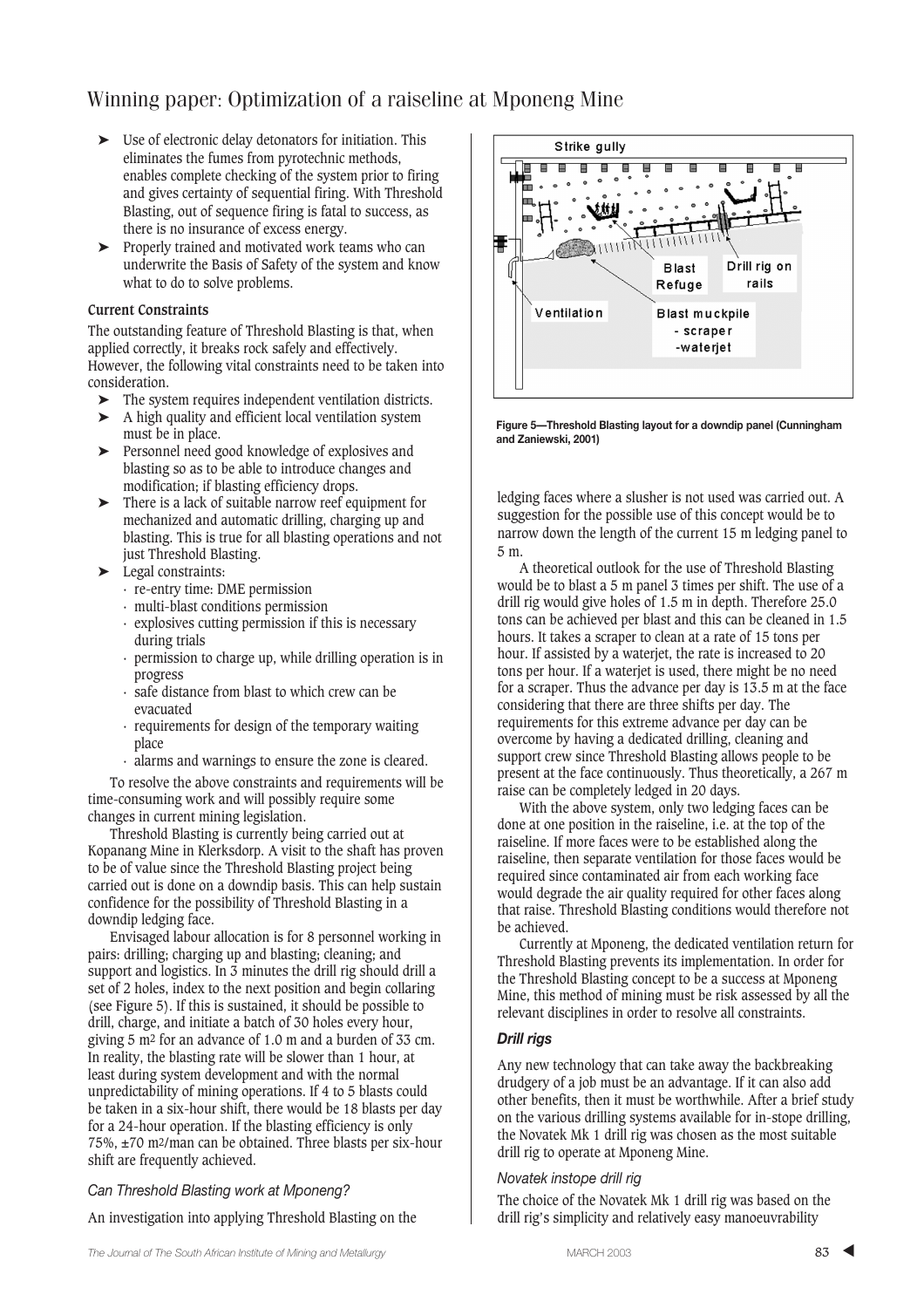compared with other drilling systems. The drill rig is of a simple structure that uses a conventional drill without the airleg (See Figure 6). The rigs are designed to mount onto temporary or permanent support using traverse beams on which the drill boom is able to slide. The drill rests on the rig structure. The rig provides the necessary guidance for the drill to achieve accurate drilling and positioning of blastholes.

In their paper 'Rollout of stope drilling systems in S.A. mines', Wills and Buyens (2002) indicate the achievements of the Novatek stope drilling system. Although the system is still evolving into a better and easier to-use system, it proved from the start that it was able to provide the benefits of accurate drilling, mining efficiency and safety in a simple, easy to operate package.

Novatek has tested the system in over 25 shafts in southern Africa, and over 350 units have been supplied. Of these, approximately 70% are in regular use or in the process of being implemented. The remaining 30% represent cases where trials and implementation have been ineffective.

Results on mines where the system has been in use has shown that the system provides the means to:

- ▶ Drill accurately
- ➤ Drill up to 50% faster due to the in-line thrusting
- ➤ Reduce drillers by up to 50%, dependent on mining conditions. This provides the opportunity to re-deploy drillers to increase raise line utilization, etc.
- ➤ Drastically reduce worker exposure to rockfalls and rockbursts by moving workers 1 to 3 m back from the face and under good support
- ➤ Greatly increase mining efficiency, reduce costs, and improve productivity. A study within an Anglogold mine showed that a 10% to 15% reduction in stoping costs was possible
- ➤ Face shape, stope width and hangingwall condition are greatly improved.

The design has the advantages of being modular with low mass, so that the components can be stored in the working area and rapidly assembled by hand. The drill rig depends on the stope support for its operation and thus the drilling crew must ensure that the support is up to standard. The simplicity of the drill rig allows for operator training at the shaft over a period of two days. The stope drilling system is summarized in Table I.

Rolling in reef does occur at Mponeng Mine. With the Novatek Mk 1 drill rig, roll in reef can be negotiated since the panels will be mined on downdip.



**Figure 6—Novatek Mk 1 drill rig (Novatek Drills (Pty) Ltd, 2002)**

#### **Recommendation for the use of the Novatek drill rig at Mponeng Mine**

A visit to Mponeng Mine on 30 May 2002 revealed that eight downdip faces are being prepared for ledging. Four faces are situated in the 44 Raiseline and two each in the 49 and 63 Raiselines. The current intention is to introduce the Novatek drill rig to these faces to achieve an advance per blast of 1.5 m.

For the drill rig to be accommodated, the support (whether it be elongates or temporary support) would have to be at a maximum distance of 1.2 m away from the face. The spacing between the elongates or temporary support units should be 1.5 m (Novatek Drills (Pty) Ltd, 2002).

The equipment that is required for the operation of drill rigs on a 30 m downdip panel would be:

- ➤ 3 Feeds (two for use and the other for a spare)
- ➤ 20 Traverse bars (each of 1,5 m in length)
- ➤ 21 Elongate clamps
- ➤ 1 C Saddle (used when the stoping width increases to more than 1.2 m).

The drill rigs can be shared across the two faces in a leapfrog manner, i.e. when the one face is completely drilled, the second face can commence. One drill rig can effectively drill 140 holes in a 6-hour shift. The drilling layout per panel would be a block pattern with a burden spacing of 0.8 m and top and bottom hole spacing of 0.4 m.

#### *The use of longer drilled holes in a ledging practice*

At Mponeng, the Rock Mechanics Department requires that after a single blast, there may not be an unsupported span of more than 3.0 m. With temporary/elongate support being 1.0 m from the face before the blast, this leaves room for an advance of 1.5 m to 2.0 m. On a downdip ledging face, it is possible to achieve an advance of 1.5 m since the blast occurs from the free face at the raise to the end of the panel.

A 1.8 m length jumper will give an effective hole length of 1.5 m. These holes can be effectively drilled with a drill rig (i.e. Novatek Mk 1 drill rig). It is arguable whether conventional drilling can be done for these lengths of holes. It is, however, important to note that drilling accuracy is of utmost importance since a constant burden spacing throughout the face must be maintained. With the use of EDD blasting technology, effective breaking can be achieved. If burdens were incorrectly spaced, the result would be a face that is uneven. With the use of EDDs on longer drilled hole faces, it allows for Throw Blasting. Throw blasting has the potential of throwing up to 70% of the rock towards the raise thus allowing easier cleaning.

It is important to note that preconditioning holes must be drilled at 3 m intervals with a hole depth of 3.0 m (see Figure 7). The preconditioning holes remove the high stresses from the face thus making it safer to work at. A recommendation made by CSIR (Miningtek) was that a 3.0 m deep hole be drilled. The 1 m adjacent to the collar is stemmed with clay and the rest of the hole contains explosives. The detonator lies in the front portion of the hole. There are two important reasons why the detonator is positioned there.

The burning front of the explosive heads towards the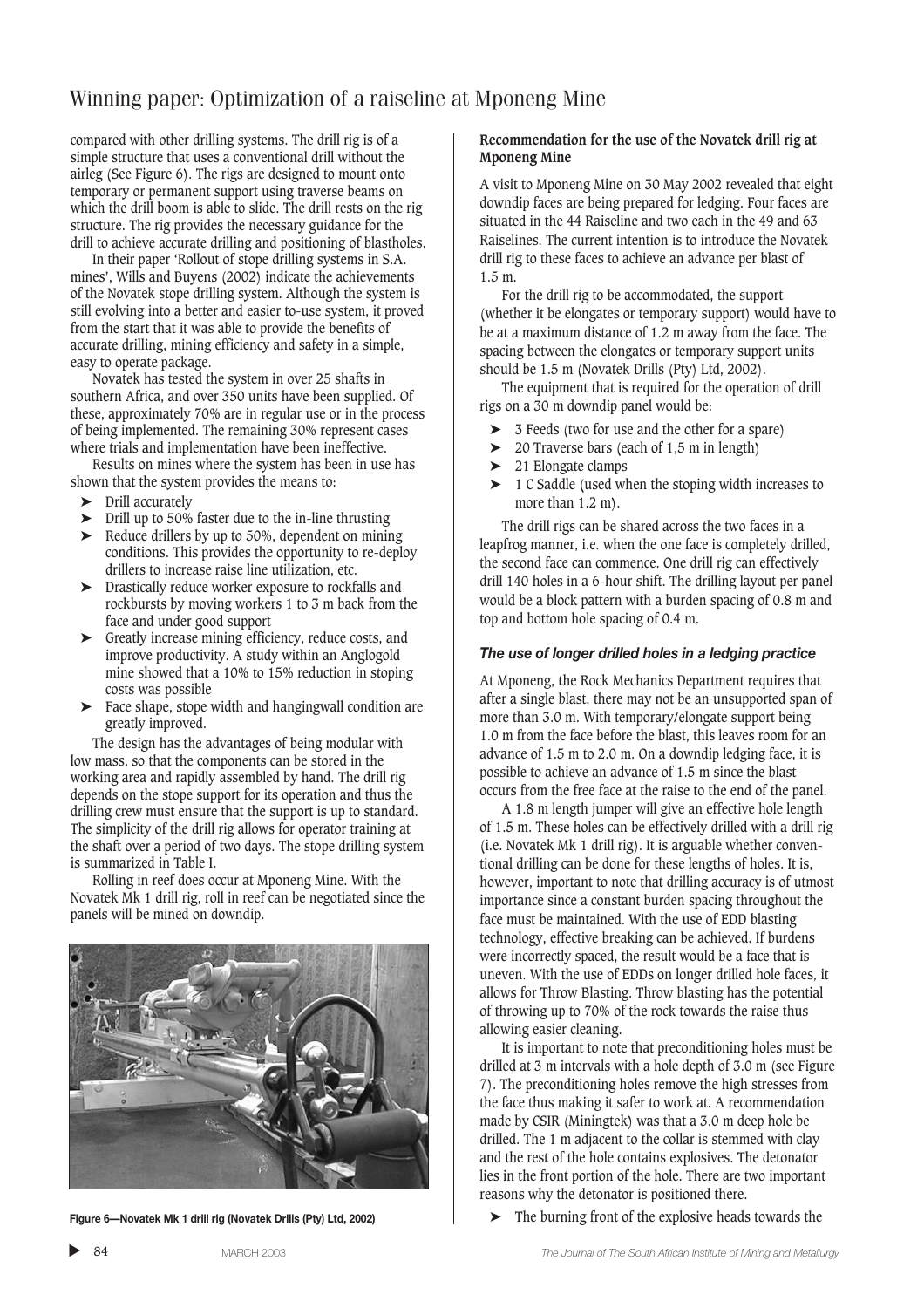| Stope drilling system (Novatek Drills (Pty) Ltd, 2002) |                                                                                            |                                                                                              |
|--------------------------------------------------------|--------------------------------------------------------------------------------------------|----------------------------------------------------------------------------------------------|
| <b>Type</b>                                            | Attachment to temporary support                                                            | Attachment to preloaded elongate support                                                     |
| Stope width range                                      | 500 mm to 2600 mm                                                                          |                                                                                              |
| Support type                                           | Camlok or similar prop                                                                     | Standard preloadable elongates of<br>140 – 200 mm diameter. Yielding types<br>also suitable. |
| Support spacing intervals                              | Typically 1.5 m, 2.0 m                                                                     | Typically 2.0 m, 2.5 m                                                                       |
| Traverse beam lengths                                  | Typically 1.5 m, 2.0 m nominal<br>Telescoping $\pm 150$ mm                                 | Typically 2.0 m nominal<br>Telescoping $±150$ mm                                             |
| Traverse beam type                                     | Interlocking beam sections to form continuous beam in panel                                |                                                                                              |
| Beam attachment to support                             | Clamp-on collars                                                                           | Clamp-on collars with toggle and chain                                                       |
| Mounting of boom on traverse beam                      | Sliding saddle with adjustment for sideways drilling angle                                 |                                                                                              |
| Movement of boom past supports                         | Rotate boom parallel to traverse beam, move past support, rotate boom to continue drilling |                                                                                              |



**Figure 7—Three-dimensional face for 1.5 m drilled holes and 3.0 m preconditioning holes**

rock and not towards the free face as would occur when the detonator is at the bottom of the hole. This allows for fracturing of the rock beyond the tamping.

➤ If for any reason the precondition hole misfires, the detonator can be removed safely from the hole and the hole made safe.

#### **Conclusions**

From the findings given for the raise and slusher layout, it is determined that the layout is most suitable for the 125 m inter-level spacing. The problem encountered at the breakaway and the slusher can be overcome by using Boxholes 2 and 3 for the raise and slusher development respectively.

From the layout in the next section, direct boxholes to the raise are most suitable for the 100 m inter-level spacing, i.e. between levels 113 and 116, and 116 and 120. There is no real requirement for a slusher gully since the raise itself is shorter than in option 1. This layout is being investigated for its cost of development since it involves the use of boring machines that may prove to be expensive. If so, then the expense would be recovered if the raiseline is of an invariably higher grade.

A suitable drill rig for downdip ledging is the Novatek Mk1 drill rig. For effective use of the drill rig, the support would have to be at a maximum distance of 1.2 m away from the face. The spacing between elongates or temporary

support should be 1.5 m. The drill rigs have a high potential of being successful if they are correctly implemented. When the mine is ready to implement the drill rigs, a careful analysis of a systematic implementation should be carried out. It is difficult to change the mindset of experienced drillers from using handheld machines to drill rigs. It is thus important that the implementation phase is taken seriously. A thorough training programme should be revised for the drillers and the remaining crew. Each member of the crew from night shift and day shift should understand his role in making the drill rigs a success.

Longer drilled holes in a ledging process can work due to the free face provided by the raise. This will ensure that the required face advance of 1.5 m is obtained. This is further guaranteed with the use of EDD blasting technology. However, the major requirement for success with longer drilled holes is that the holes are drilled with precision and accuracy so as to ensure even burden spacing. This can be achieved by using the Novatek Mk1 drill rig.

The concept of Threshold Blasting could be a possibility for the future in ledging operations at Mponeng Mine. In establishing a functional Threshold Blasting system, this method of mining must be risk assessed by all the relevant disciplines in order to resolve all constraints.

#### **Acknowledgements**

I would like to thank the staff at Mponeng Mine especially the Mineral Resource Management Department for their invaluable assistance and support. I would also like to thank Anglogold's Technical and Development Services (TDS), African Explosives Limited (AEL) and Novatek Drilling Systems for their assistance.

#### **References**

African Explosives Limited (1999). EDD Blasting Technology. INTERNET. http://www.explosives.co.za. Cited 28 November 2001.

- CUNNINGHAM, C.V.B. and ZANIEWSKI, T. Threshold Blasting: the Renaissance of Explosives in Narrow Reef Mining, SAIMM Paper. 2001.
- HAMMAN, E. Anglogold, Mponeng Mine, Section Manager, Personal communication. 2002.
- Novatek Drills (Pty) Ltd (2002). Visit to site.
- SMIT, A. Anglogold, Mponeng Mine, Section Manager, Personal communication. 2001.
- WILLS, J. and BUYENS, M. Rollout of stope drilling systems in S.A. mines—A review of successes and failures, and the way forward, SAIMM Paper, July/August 2002. pp. 276-278.